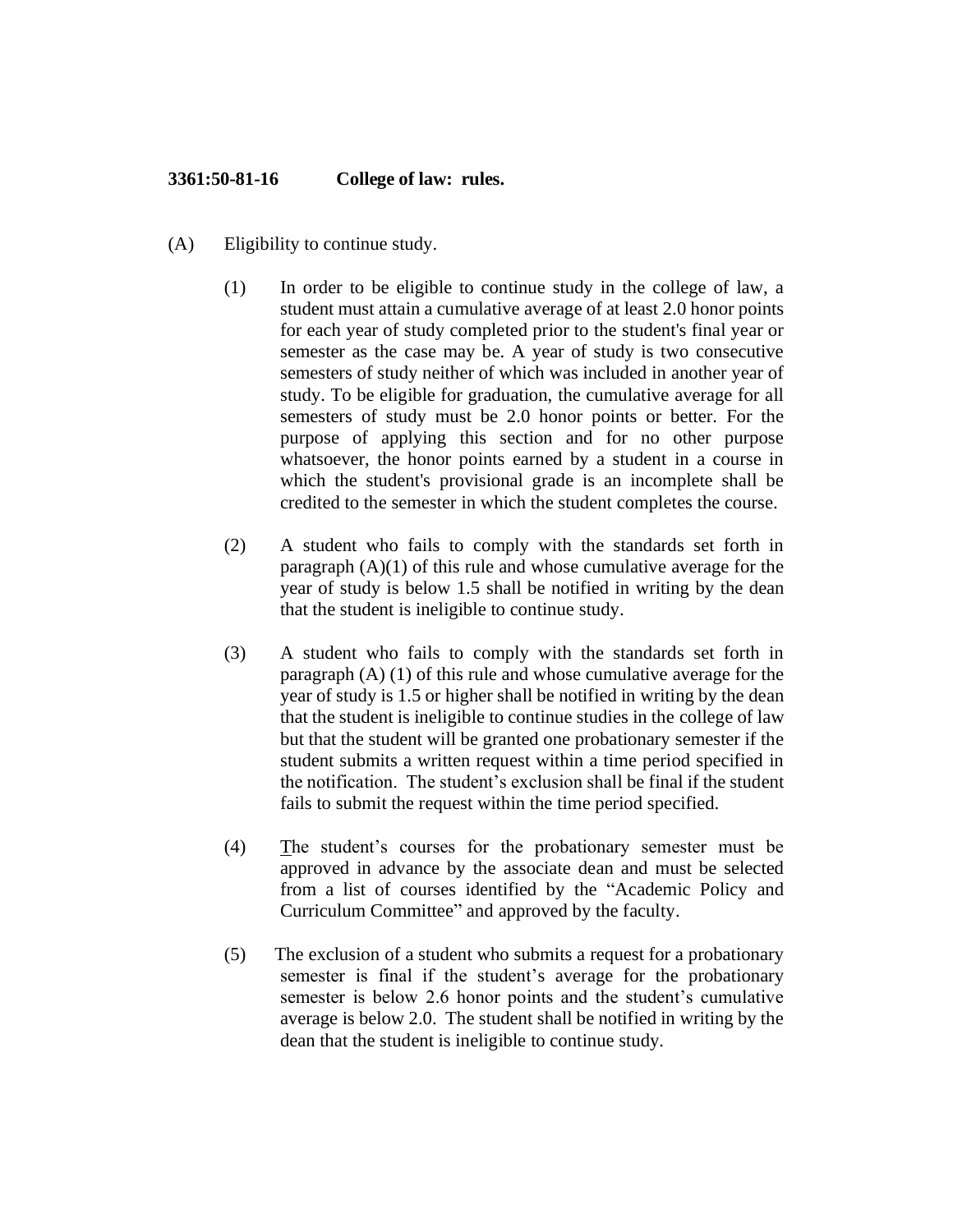- (6) Any student entering the college whose past performance indicates that the student may have difficulty in maintaining a satisfactory scholastic level, and any student whose cumulative average in the college is below 2.2 shall be notified of the opportunity of consulting with the "Committee on Student Petitions and Scholastic Review." If the student indicates a wish to utilize the services of the committee, the committee will analyze the particular problems and needs of the individual student. Based upon this analysis the committee will make specific recommendations including the possible use of any guided study programs that the college has adopted.
- (B) Degree requirements.
	- (1) In order to be eligible for the degree of juris doctor, a student must have:
		- (a) Obtained a baccalaureate degree from an approved educational institution prior to commencing the study of law;
		- (b) Completed a residence period of three academic years or its equivalent;
		- (c) Completed the required subjects (including the writing requirement) and sufficient elective subjects to make an aggregate of ninety semester hours;
		- (d) Earned passing grades in ninety semester hours of work;
		- (e) Attained an over-all scholastic average of at least 2.0 honor points.
	- (2) The required subjects are as follows:

| Advocacy                          | Two hours   |
|-----------------------------------|-------------|
| Civil Procedure                   | Six hours   |
| <b>Constitutional Law</b>         | Six hours   |
| Contracts                         | Four hours  |
| Criminal Law                      | Three hours |
| Introduction to Law               | One hour    |
| <b>Legal Research and Writing</b> | Two hours   |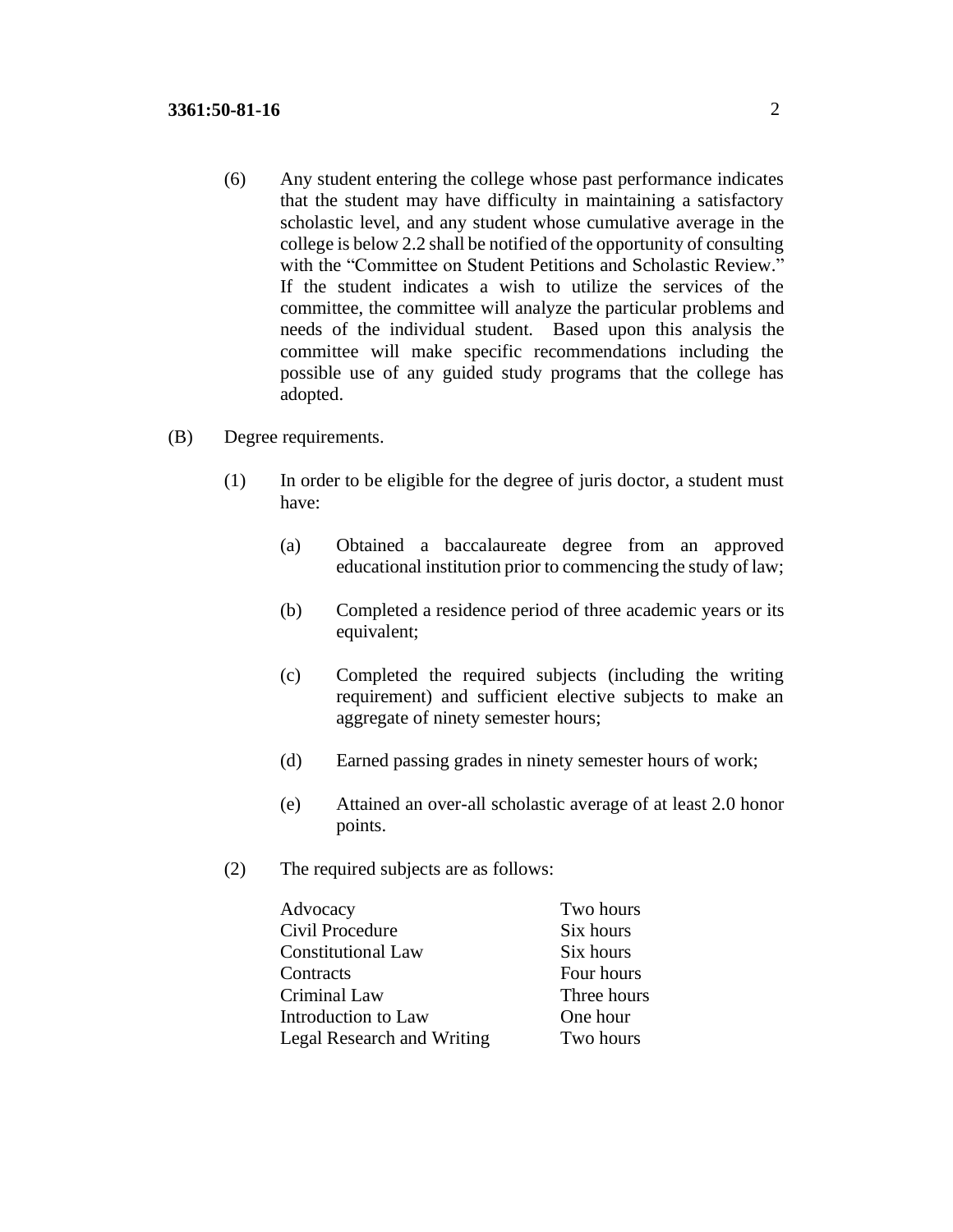| <b>Professional Responsibility</b> | Two hours  |
|------------------------------------|------------|
| Property                           | Four hours |
| Torts                              | Four hours |

In addition, every student must successfully complete one seminar and one of the following options:

- (a) A casenote or comment for law review; or
- (b) The writing requirements for the Anderson moot court requirement; or
- (c) A supervised writing project; or
- (d) A drafting course; or
- (e) An individual research project; or
- (f) A second seminar.

For the purpose of this requirement, a seminar is a classroom course designated as such. Ordinarily, a course designated as a seminar has an enrollment limited to about fifteen students whose grades are based on the successful completion of a research paper no shorter than thirty pages and may also be based, in part, on class participation.

An "F" or "U" does not constitute successful completion.

- (3) It is a requirement for graduation that a student complete, in an aggregate of ninety semester hours, at least seventy-seven classroom credit hours. Generally, the required and elective courses as well as the required seminars are classified as classroom credit offerings. Non-classroom credit offerings include: individual research, law review, extern program, moot court, fourth semester moot court, moot court editor, senior moot court, and supervised writing.
- (C) Honor system.

The conduct of a student in connection with his/her law study, including the taking of examinations and the submission of seminar papers, shall be